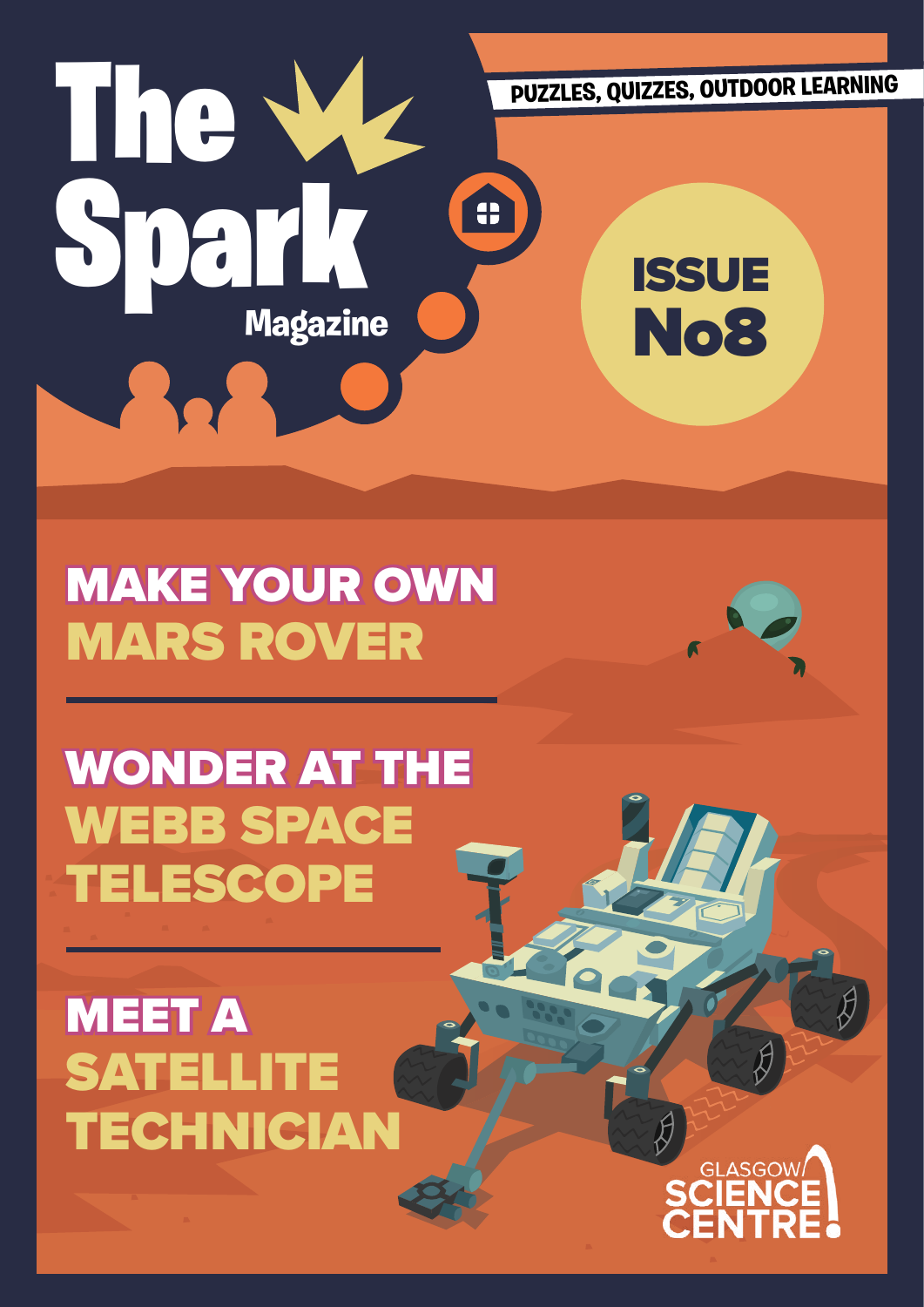

### **WELCOME**

Welcome to this special edition of The Spark where we are focusing on space exploration to celebrate World Space Week!

There are exciting activities for you to try at home, fascinating facts to ponder over, and puzzles and quizzes to challenge your family.

Let's find out about the new technologies that allow us to explore our world and beyond - from space! This week we will be meeting a satellite technician, finding out about the James Webb Space Telescope and investigating how rovers search for signs of life on Mars.

You can watch our space-themed videos that go along with the activities on the Glasgow Science Centre Facebook page or YouTube channel.



#### **Best wishes, Glasgow Science Centre**

**Could you take on a space mission? Launch yourself over to: www.destinationspace.uk**





If you try any of our activities this week, please show us how they turned out. Send your favourite pictures to contact.us@gsc.org.uk or share with us on our social media channels with #GSCAtHome. We'll print a selection of your pictures in the next magazine.

### A MESSAGE FROM OUTER SPACE

You've received a message from outer space, but it's in an alien language you don't recognise! Some letters have been decoded.

#### **Can you decipher the message?**



**The United Nations has an Office for Outer Space Affairs. It promotes international cooperation in the peaceful uses of outer space.**

email to contact.us@gsc.org.u<sup>k</sup> Share on social #GSCAtHome

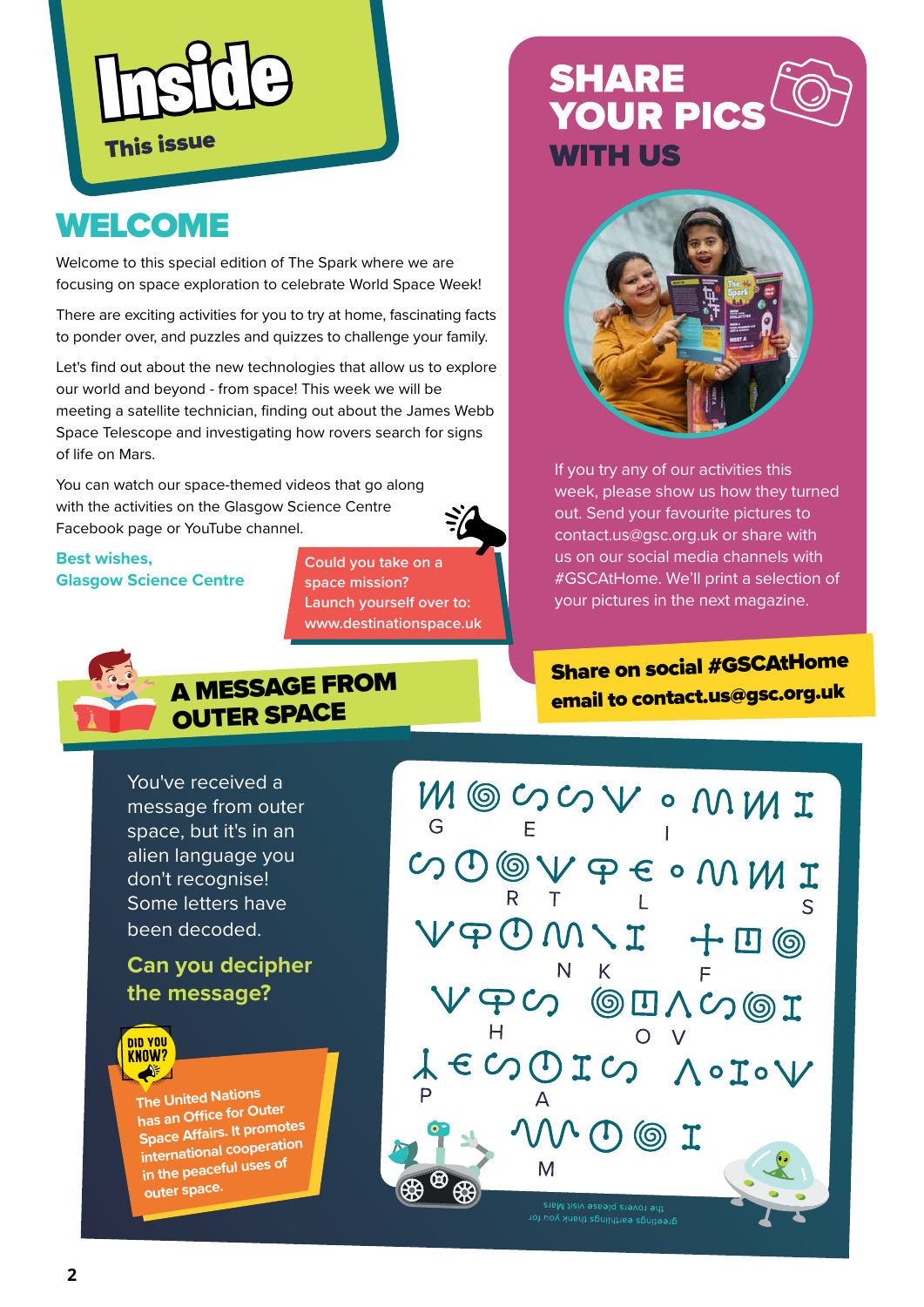

KNNW

**A Spaceport is a bit like an airport, but where spacecraft can take off or be** 

**launched into space.** 

**The UK' s first** 

**spaceport will allow** 

**satellites into orbit.**

**rockets to launch small** 

## Answers on<br>haat back page

### QUESTIONS

1. Where is the UK's first spaceport to be located? (a) Cornwall, England (b) Snowdonia, Wales

FAMILY QUIZ

All questions linked to activities in this issue

(c) Shetland, Scotland (d) Sutherland, Scotland

2. How much taller can astronauts get when they are in space?

3. Which space agency is developing the James Webb Space Telescope? (a) NASA (b) The European Space Agency (c) Canadian Space Agency (d) All three

4. True or False. Spaceports for orbital launches are often located on western coasts so they can take advantage of the Earth's rotation.

5. How fast will the Rosalind Franklin Rover be able to travel? (a) 5km per hour (b) 14km per hour (c) 19km per hour (d) 22km per hour

6. True or False. Astronauts get Puffy Face Bird Leg Syndrome when they spend a long time in space.

7. What was the name of the first satellite to be successfully launched into orbit? (a) Sputnik (b) Suputnyk (c) Lloeren (d) Satellit

8. How far away from Earth will the James Webb Space Telescope orbit?

9. True or False. More small satellites are built in Glasgow than anywhere else in Europe.

10. What parts of the spectrum of light will the James Webb Space Telescope 'see' in? (a) Gamma-ray (b) Visible (c) Ultraviolet (d) Infra-red

I'M A... SATELLITE TECHNICIAN



**You may find some answers throughout this HINT rou** may find some answers throughout the magazine or in our #GSCAtHome videos.

#### Meet Liam Quinn

**Liam works in Glasgow for Spire, a company that builds and manages a network of small satellites that collect data about the earth and space.** 

"At Spire, we get to plan, build, test, and be the last hand on our satellites before they get launched into space. We build 3U CubeSats, which are a special class of satellite that are only 10x10x30cm wide! Knowing our satellites then go on to track ships, planes, weather and more for the benefit of humanity is really morally fulfilling. I have a Masters in Electrical and Mechanical Engineering, but I work alongside people in my team who work at Spire through an apprenticeship which is such an awesome opportunity that I'd push anyone to consider. Technical skills play a deceptively small part in our roles, compared to having the personal skills of collaborating, planning, and "spinning plates" (doing multiple tasks at a time)."

**Fun Fact:** Glasgow is the largest manufacturer of small satellites in Europe we went from ships to spaceships!

**Skill/Party trick:** I can whistle two tones at once, though with great power comes great responsibility to not annoy your workmates with it!

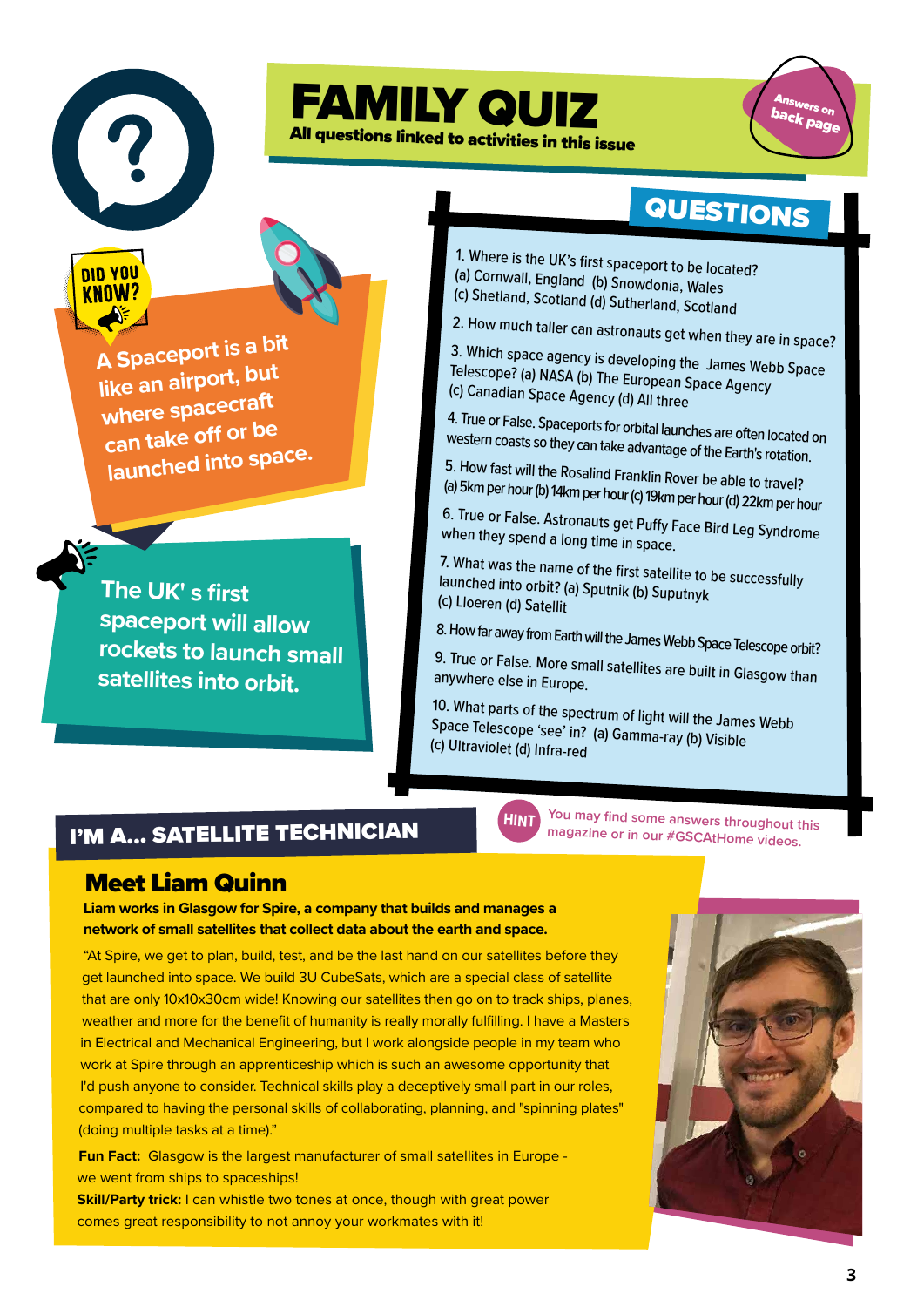# **ACTIVITY**

# **Make Your Own Mars Rover**



#### **What will you do?**

**Rovers are an invaluable tool to help us explore distant planets with extreme environments while we stay safe here on Earth. In this activity you will think about what kind of on-board equipment makes for a good rover and make your very own to explore Mars! You will also learn about the European Space Agency's (ESA) Mars rover, Rosalind Franklin, which will be heading up to Mars in 2022 to look for signs of life. Grab a short list of household supplies and follow along as we build our rover! Make sure you have adult supervision before starting.**

#### **What will you need?**

| Clean recycling to construct your rover<br>e.g. egg carton, cereal box, yoghurt pot, paper straws, pipe cleaners, cardboard. |                                                       |
|------------------------------------------------------------------------------------------------------------------------------|-------------------------------------------------------|
| Tin foil                                                                                                                     |                                                       |
| Round pencils or skewers                                                                                                     | $\mathbf{A}$                                          |
| Glue                                                                                                                         |                                                       |
| <b>Sticky Tape</b>                                                                                                           | <b>Watch the Make Your</b><br>Own Mars Rover video on |
| <b>Scissors</b>                                                                                                              | #GSCAtHome Facebook or                                |
| Coloured pens and pencils,<br>or anything else you might like to use for decoration                                          | <b>YouTube page</b>                                   |
|                                                                                                                              |                                                       |

#### **How to build your own Mars rover**

**Step 1.** Before you start construction, you may want to decorate the body and individual parts of your rover. An egg carton or cereal box would make a good rover body.

**Step 2.** The Rosalind Franklin rover travels around on six wheels. How do you want your rover to move around? Wheels, legs or treads? Once you've decided, make them from your clean recycling. You could have wheels or treads made from cardboard or legs made from straws or pipe cleaners.

**Step 3.** Fix your wheels, legs or treads to the side of the rover with sticky tape or glue. If you want wheels that turn, use a skewer or round pencil threaded through each wheel and the body of your rover.

**Step 4.** The Rosalind Franklin rover has a panoramic camera sitting on a mast above the body to 'see' what is around it. How will your rover 'see'? Construct a camera - a small yogurt container, or egg carton 'cup', would make a good-sized camera.

**Step 5.** Fix your camera to your rover using sticky tape or glue. (If you want it to be on a mast like the Rosalind Franklin rover you will need to first fix the camera to a straw or pencil).

**Step 6.** The Rosalind Frankin rover will get the energy it needs to move around and explore Mars by using solar panels. Cut cardboard pieces for solar panels to power your rover, and cover with tin foil.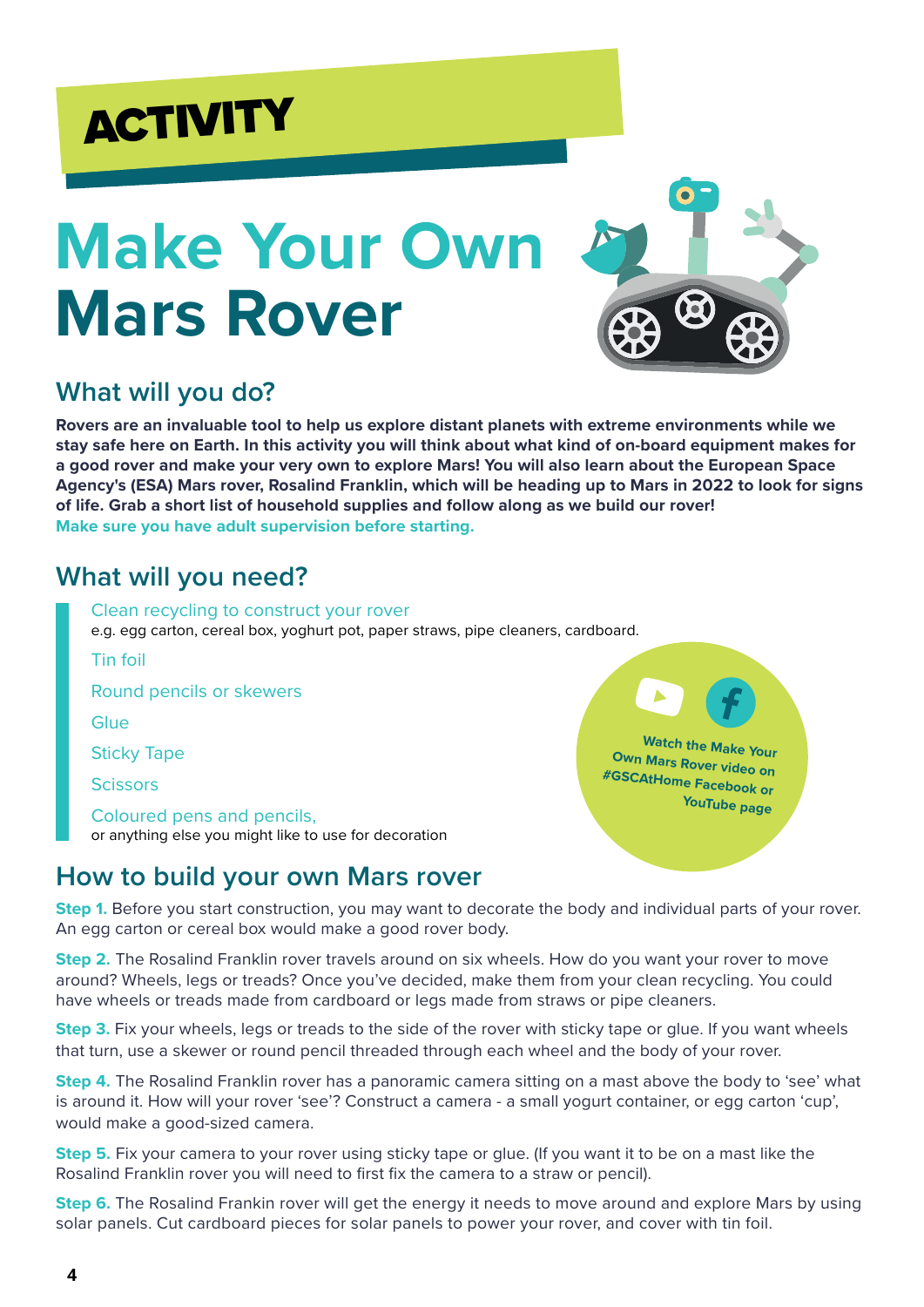**Step 7.** Fix the solar panels to the rover with sticky tape or glue. Make sure they are in the best place to capture all the Sun's energy!

**Step 8.** What are we sending our rover up to explore? The Rosalind Franklin rover has an onboard drill to dig under the surface of the red planet. To create your drill, wrap some tin foil around the end of a paper straw.

**Step 9.** Fix your drill to your rover using sticky tape or glue.

#### **Congratulations, you have made your very own Mars Rover!**

#### **More to try**

This is your very own rover to explore Mars. Have a think about what you would like to look for on Mars, and what equipment you might need. Get creative, make and add any equipment you think you'll need.

Give your rover a name – maybe you have been inspired by a scientist or explorer, or something you know about Mars?

#### **Fun facts**

The Rosalind Franklin rover has been designed and made in the UK, and is named after a British chemist, Rosalind Franklin.

The rover is 1.5 metres long and 1.2 metres across (not including its solar panels). It moves around on six wheels, all of which can be steered and driven individually.

The on-board drill can penetrate below the surface of Mars to collect rock samples that have been shielded from the extreme environment at the surface. The samples will be analysed by the rover, giving scientists a unique opportunity to look for organic material, otherwise known as signs of life, on Mars.

The rover is loaded with multiple cameras to aid navigation. It has a 360-degree panoramic camera to take photos and create a map of the surface of Mars. Collision avoidance cameras on the front of the rover help it to avoid any hazards while navigating the varied terrain on Mars.

Solar panels mounted to the top of the rover convert the Sun's heat and light energy into usable electricity to power the rover.

#### **To find out more about the Rosalind Franklin rover, visit: www.esa.int**





**email contact.us@gsc.org.uk**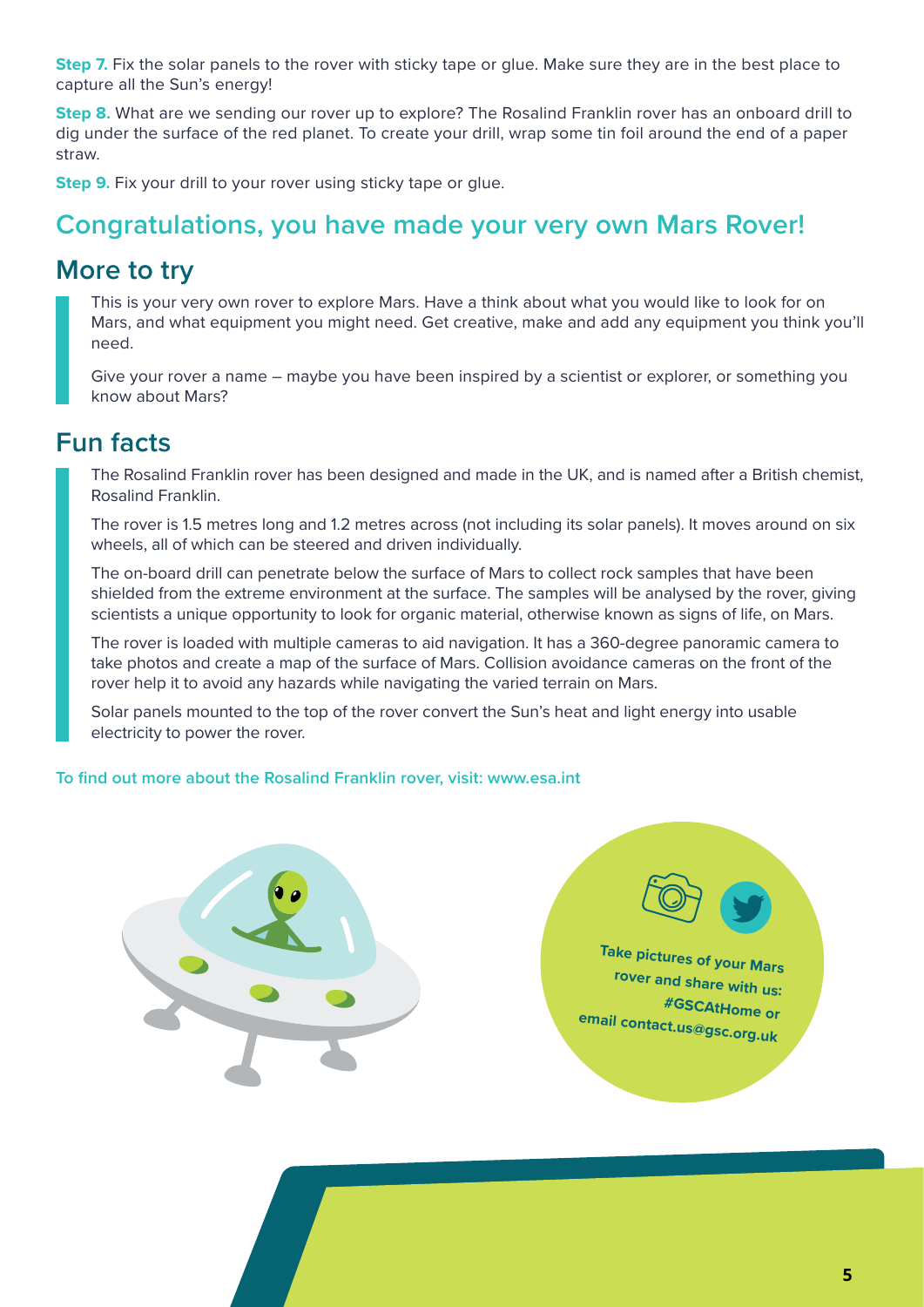

### **Make the Mirror from the James Webb Space Telescope**

**Watch the Webb Telescope video on #GSCAtHome Facebook or YouTube page**

**The James Webb Space Telescope (Webb) is due to be launched into space in 2021, and will make observations from a point in space 1.5 million km from Earth! Webb collects light with 18 hexagonal primary mirrors made into a concave shape (like the inside of a bowl), which focuses the light onto a secondary mirror and then onto the sensor. The mirrors for Webb are designed to fold in at the sides so that it can easily fit into the rocket for launch, and will unfold its mirrors before starting to take observations.**

#### **What will you do?**

Oh no! Webb is about to launch, but the mirrors have fallen apart! Can you place the mirror pieces back together in time for launch?

**Make sure you have adult supervision before starting.**

#### **What will you need?**

Puzzle pieces and outline as provided **Scissors** 

#### **How to do this activity**

**Step 1.** Use scissors with help from an adult to cut out the puzzle pieces.

**Step 2.** Work out how to arrange the pieces inside the outline below to fit the mirrors back together again.

**Step 3.** Well done! The telescope can now launch into space!

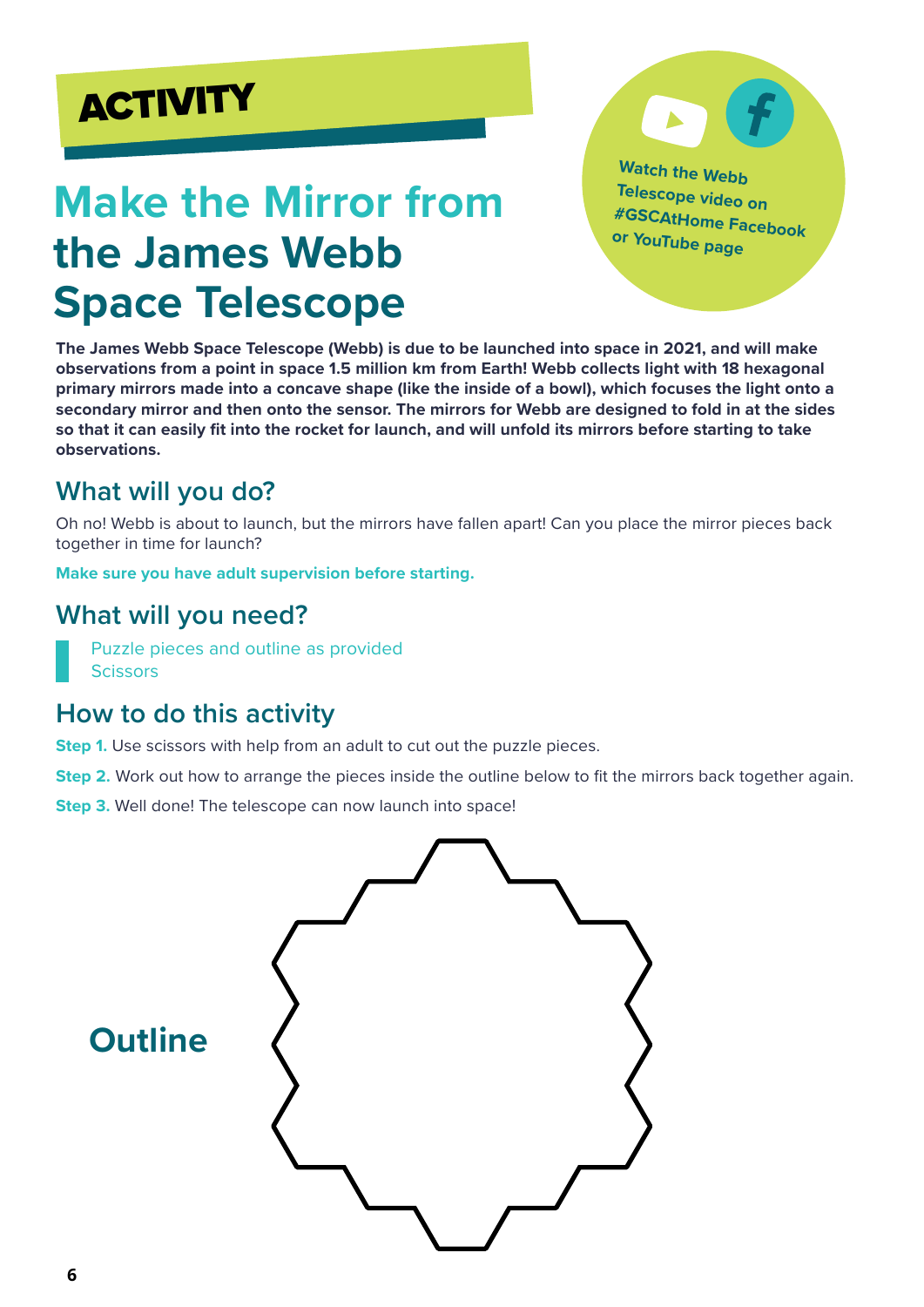#### **More to try**

Take the puzzle apart and see if you can get anyone else to do it. Time each other and see who is the fastest.

#### **Fun facts**

We have been using telescopes in space for over 50 years! These orbiting observatories have the advantage of not having to peer through the Earth's atmosphere, which distorts the view from the surface.

Webb will mostly look at the universe in infrared light, a type of light just beyond red in the spectrum. We can't see it with our eyes, but it is given off by anything that's warm, including you!

Infra-red light travels further through space than visible light, meaning Webb will see further into space. Light takes time to reach us across the vast distances of space, which means the further you look into space, the further back in time you look! Webb will be able to peer over 13.5 billion years into the past, viewing some of the first galaxies after the Big Bang.

Webb's mirrors are 6.4 metres across (about half the length of a Glasgow Subway carriage), larger than that of any space telescope in history.

Webb's enormous sunshield will keep the mirrors at -233°C. That's pretty cool.